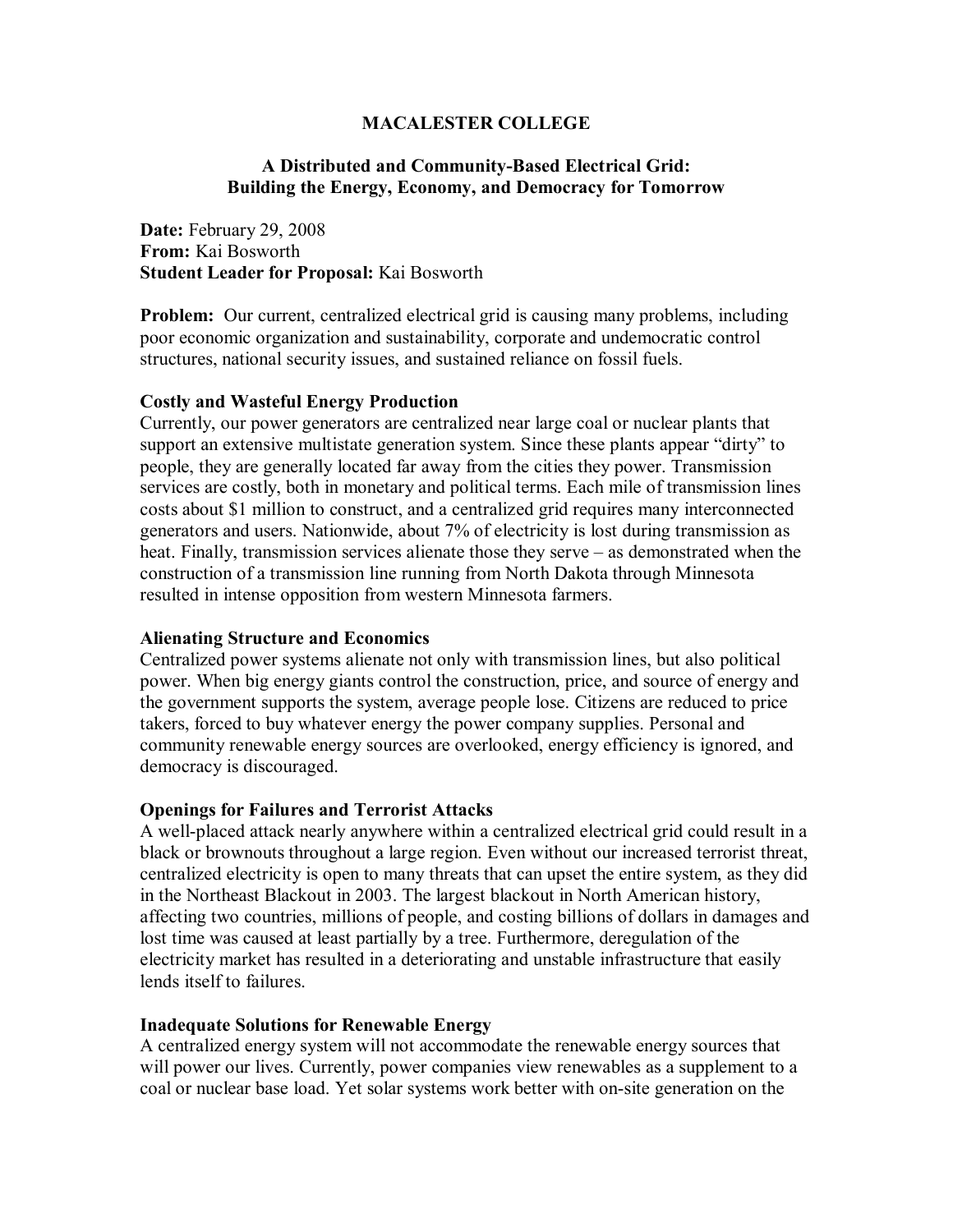rooftops of houses, and geothermal systems also work well at residential or neighborhood levels. Meanwhile, wind farms and other renewable sources have had extreme difficulty connecting to the grid through Independent Service Transmission Operators (ISOs) at the speed at which they are built or needed. We have a moral and economic responsibility to reduce the greenhouse gas emissions that are causing global warming, and carbon dioxide from power generation composes about 20% of America's total emissions. Our current centralized structures will not support a quick and just transition to a clean energy future.

**Solution:** The solution to these problems is to build America's clean energy future through a distributed grid, also known as a "smart grid." Under a decentralized system, electricity generation will be distributed among communities, near its consumption and under relative local government control.

In order to achieve this transformation, the US government needs to support a transition to a distributed electric grid through a Distributed Grid Package, including the following provisions.

# **Invest in the Creation of a Smart Grid**

The Apollo Project estimates that \$1 billion spent over five years on research and demonstration programs would be sufficient to successfully prototype a smart grid and lay the regulatory groundwork to ensure its implementation. In both government and societal terms, this is a small cost, and the benefits are vast and diverse. This investment would almost immediately stimulate \$100 billion in deployment expenditures from its owners and operators and 400,000 jobs that would revive our faltering economy. A distributed grid would also retain more jobs than a centralized system, and will further stimulate growth in the renewable energy market. Finally, a distributed grid would fix the economic and environmental problems of a centralized system – no large brown or blackouts, no opening for terrorist attacks, better efficiency in transmission and off-base generation, and fewer health and environmental problems.

### **Create National Net Metering Laws**

Net metering allows excess local production of energy to be sold or credited back to the grid. Many states already have net metering laws, but they often have a cap on how much energy can be sold and allow energy purchase at reduced prices. A national net metering law will encourage local production of energy, especially household systems like rooftop solar. Net metering literally gives the power back to the people, by allowing individuals to make choices about their energy sources and invest in personal or community energy development.

### **Form National Nondiscriminatory Interconnection Laws**

Many states have discouraged distributed production by adding unnecessary costs for interconnection. Since local production reduces transmission fees and electric demand, any discentives to local interconnection need to be eliminated. Additional interconnection fees should be eliminated to encourage further development.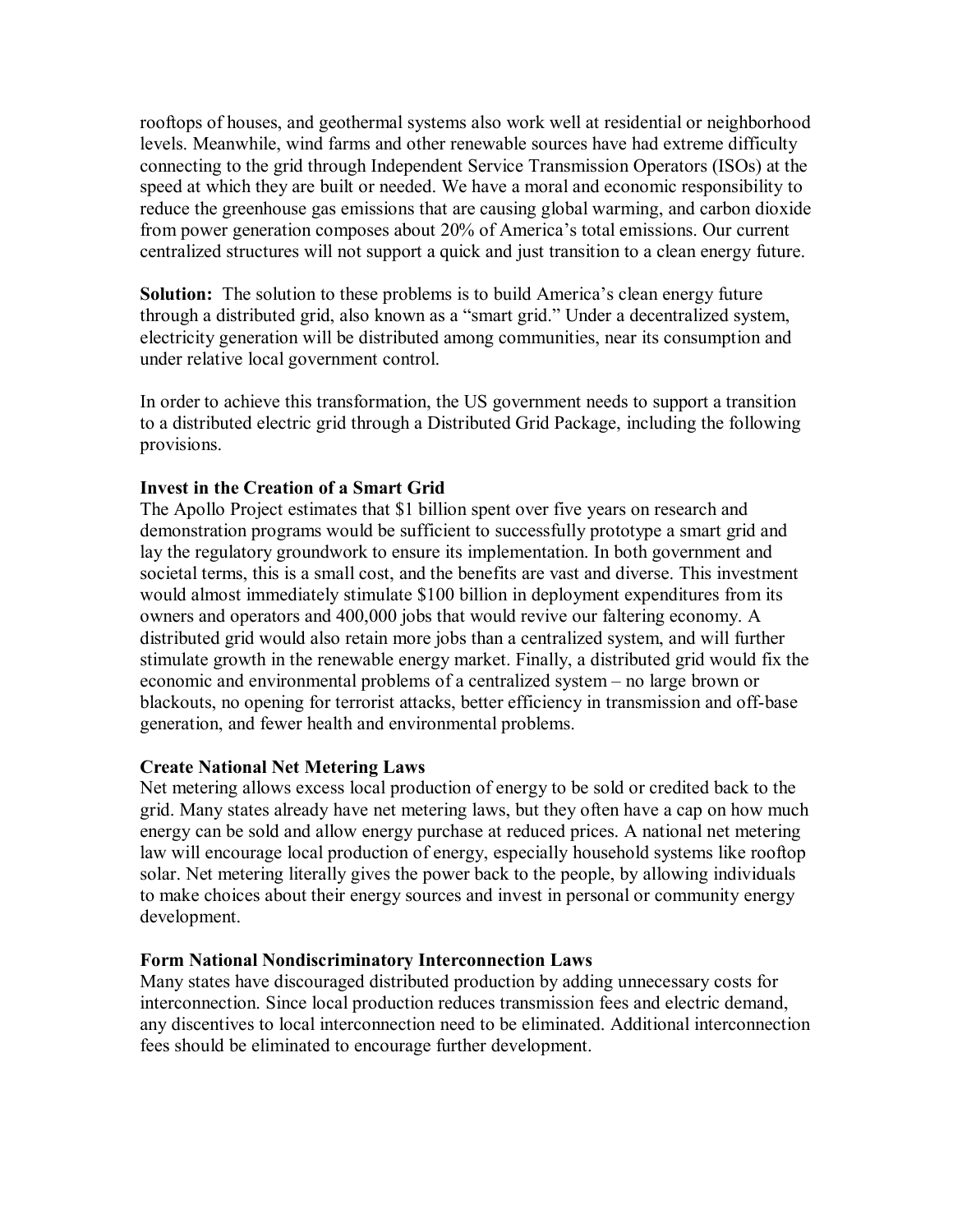## **Reform the Independent Service Transmission Operators (ISOs)**

ISOs have a virtual monopoly on transmission and generation connections. The ISO system needs to be revised and coordinated to support the transition to a clean energy economy.

## **Support Community Based Energy Development (CBED) Initiatives and Participatory and Local Democracy**

CBED initiatives have proven to be successful at the state level in Minnesota with flip mechanisms, outside investment, power purchase agreements, and other structures that allow community ownership and benefit from wind turbines. These policies and others like feed-in taxes will be further applied to engage the citizenry in directing the renewable energy transition. An engaged citizenry with an involved government and an eager business sector will be able to pursue the right renewables for each community. This collaboration will translate to a mobilized citizenry, ready to take the individual and community responsibilities that come with climate change and create further state, national, and international solutions. The creation of CBED solutions for a smart electric grid will be accepted and promoted by the people it affects, the cost effective for the state and public, and the quickest and most environmentally friendly solution.

In order to do this, the federal government should provide incentives for communitydevelopment strategies, through reform of the government fund allocation process from the Department of Energy. While the federal government is certainly wary of giving up any power to the states, the best possible solutions will result from local and regional leadership on the issue. The federal government could also provide standards for zoning, which states could then choose to adopt, codify, or even strengthen. Finally, empowering local government is crucial – any engagement cannot be a shroud.

A distributed grid is the best first step we can take to transition from dirty electricity to clean renewables. It will provide stimulus and jobs for our sagging economy. It will help the United States find climate solutions. It will empower people to believe and participate in our governance once again. Global warming isn't waiting for us. The rest of the world isn't waiting for us. The future isn't waiting for us. It's time we face our responsibilities and move forward, as a nation united once again.

### **Resources:**

Inslee, Jay and Bracken Hendricks. Apollo's Fire: Igniting America's Clean Energy Economy. Washington: Island Press, 2007.

Institute for Americaís Future, and The Center on Wisconsin Strategy. New Energy for America: The Apollo Jobs Report for Good Jobs and Energy Independence. The Apollo Alliance, 2004.

Nelson, Steve. Rosie Revisited: A US-Led Solution to Global Warming. Global Warming Solutions, 2007.